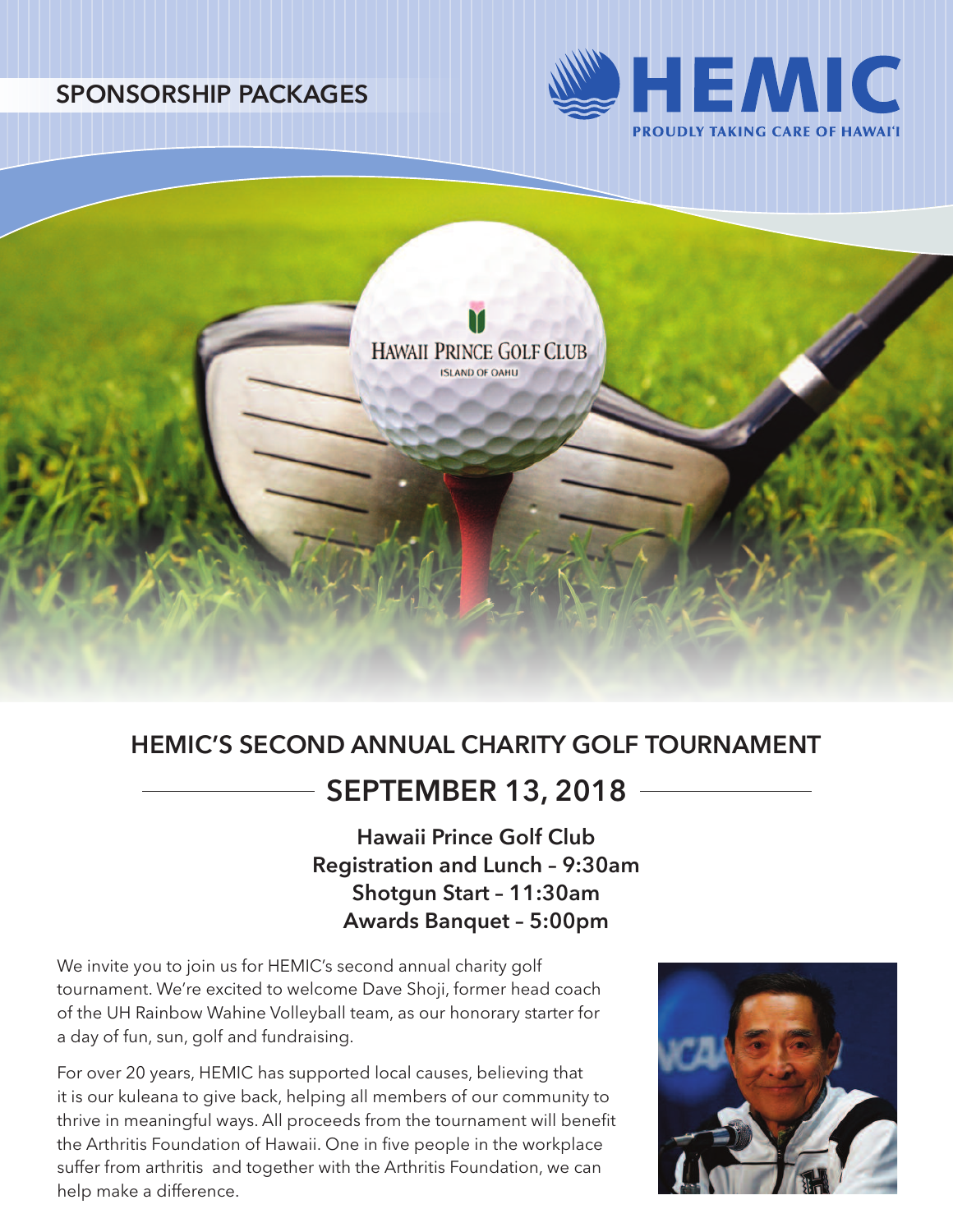



## **PLATINUM SPONSOR - \$6,000**

- Two complimentary foursomes.
- Sponsorship recognition on two holes.
	- o Company logo and sponsor recognition prominently displayed at tee boxes.
	- o Opportunity to engage with golfers at sponsored holes with a food & beverage station.
- Recognition at tournament awards dinner.
- Full-page ad in tournament program.
- Top billing logo location and recognition in a full-page Star-Advertiser "Mahalo" ad.
- Top billing logo location and recognition on 8 ft. x 4 ft. tournament banner to be displayed at the tournament registration and banquet.
- VIP table for 8 at the tournament banquet.
- Company logo and donor recognition at the reserved table.
- Opportunity to provide logo items in the player gift bags.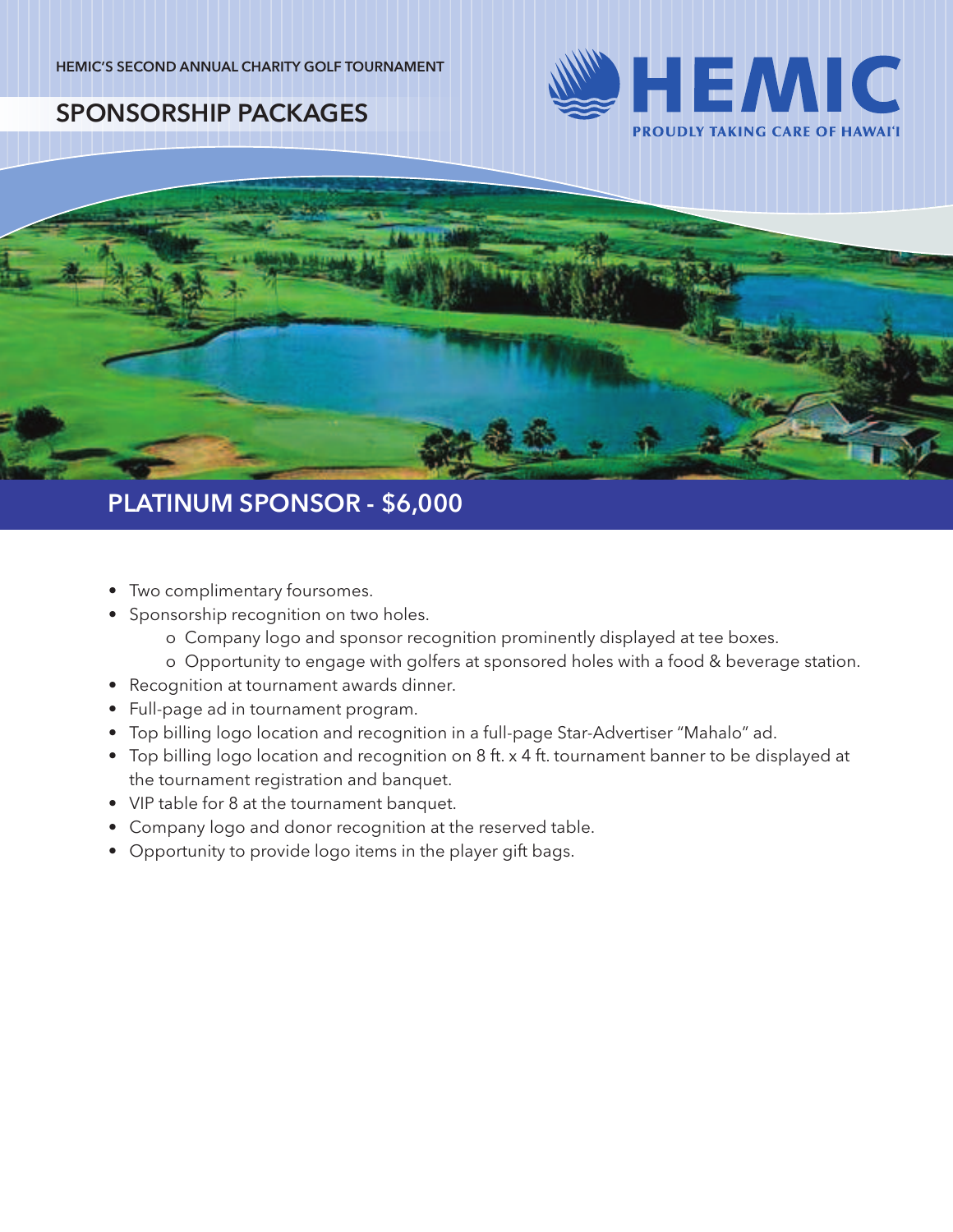



## **GOLD SPONSOR - \$4,000**

- Two complimentary foursomes.
- Sponsorship recongnition on one hole.
	- o Company logo and sponsor recognition prominently displayed at tee box.
	- o Opportunity to engage with golfers at sponsored hole with a food & beverage station.
- Recognition at tournament awards dinner.
- Full-page ad and sponsorship recognition in tournament program.
- Large company logo and recognition in a full-page Star-Advertiser "Mahalo" ad.
- Logo and recognition on 8 ft. x 4 ft. tournament banner displayed at tournament registration and banquet.
- VIP table for 8 at the tournament banquet.
- Company logo and donor recognition at the reserved table.
- Opportunity to provide logo items in the player gift bags.

## **SILVER SPONSOR - \$3,000**

- One complimentary foursome.
- Sponsorship recognition on one hole.
	- o Company logo and sponsor recognition prominently displayed at tee box.
	- o Opportunity to engage with golfers at sponsored hole with a food & beverage station.
- Recognition at tournament awards dinner.
- Half-page ad and sponsorship recognition in tournament program.
- Company logo and recognition in a full-page Star-Advertiser "Mahalo" ad.
- Logo and recognition on 8 ft. x 4 ft tournament banner displayed at registration and banquet.
- VIP table for 4 at the tournament banquet.
- Opportunity to provide logo items in the player gift bags.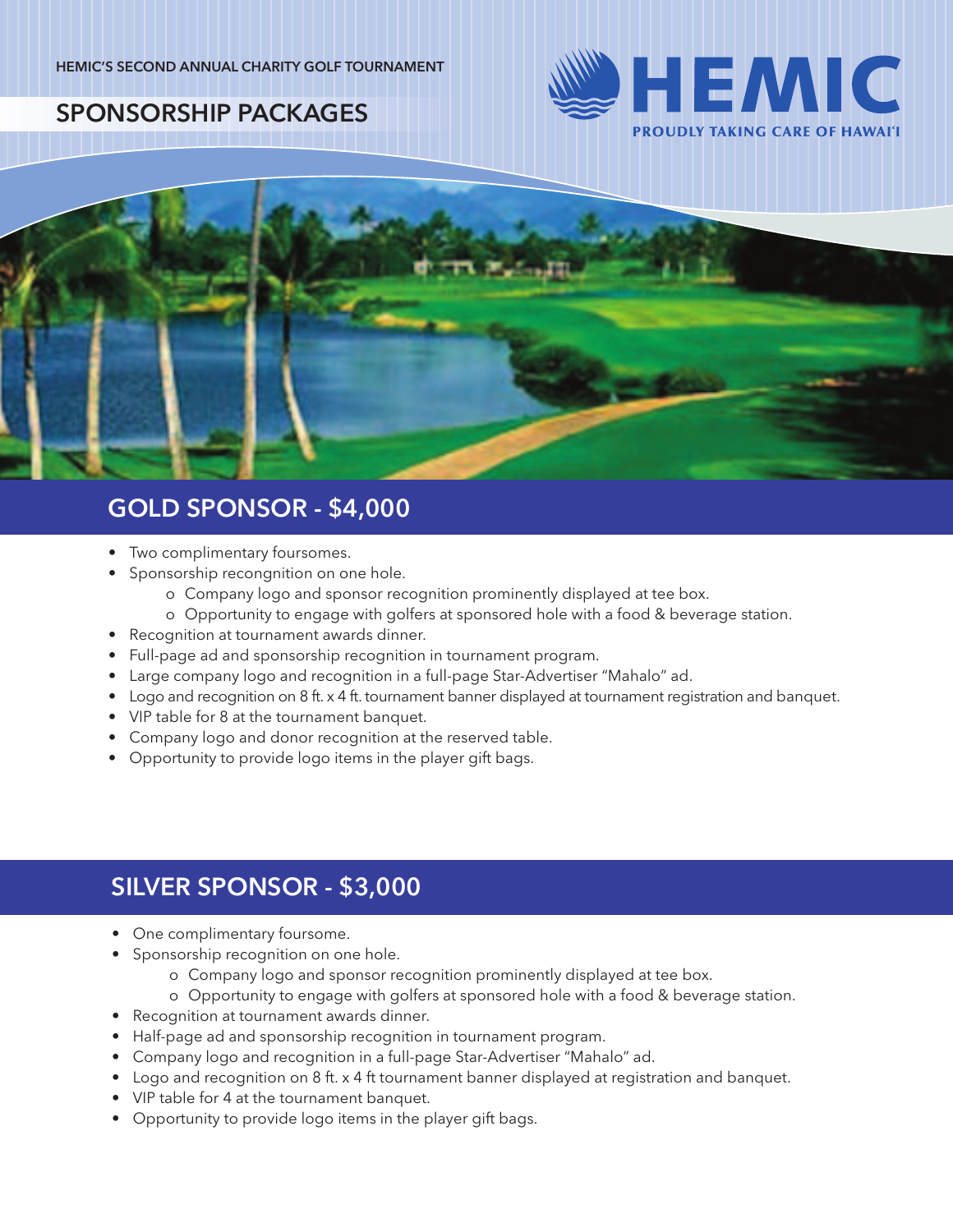



## **BRONZE SPONSOR - \$1,500**

- One complimentary foursome.
- Sponsorship on one hole.
	- o Company logo and sponsor recognition prominently displayed at tee box.
	- o Opportunity to engage with golfers at sponsored hole with a food & beverage station.
- Quarter-page ad and sponsorship recognition in tournament program.
- Company logo and recognition in a full-page Star-Advertiser "Mahalo" ad.
- Logo and recognition on 8 ft. x 4 ft. tournament banner displayed at registration and banquet.
- Reserved table for 4 at the tournament banquet.
- Opportunity to provide logo items in the player gift bags.

## **BEVERAGE TENT SPONSOR - \$2,500**

- One complimentary foursome.
- Sponsorship recognition on Beverage Tent.
- Company logo and sponsor recognition prominently displayed on beverage tent.
- Full-page ad and sponsorship recognition in tournament program.
- Large Company logo and recognition in a full-page Star-Advertiser "Mahalo" ad.
- Logo and recognition on 8 ft. x 4 ft. tournament banner displayed at tournament registration and banquet.
- Recognition at tournament awards banquet.
- Reserved table seating for 4 at the tournament banquet.
- Opportunity to provide logo items in the player gift bags.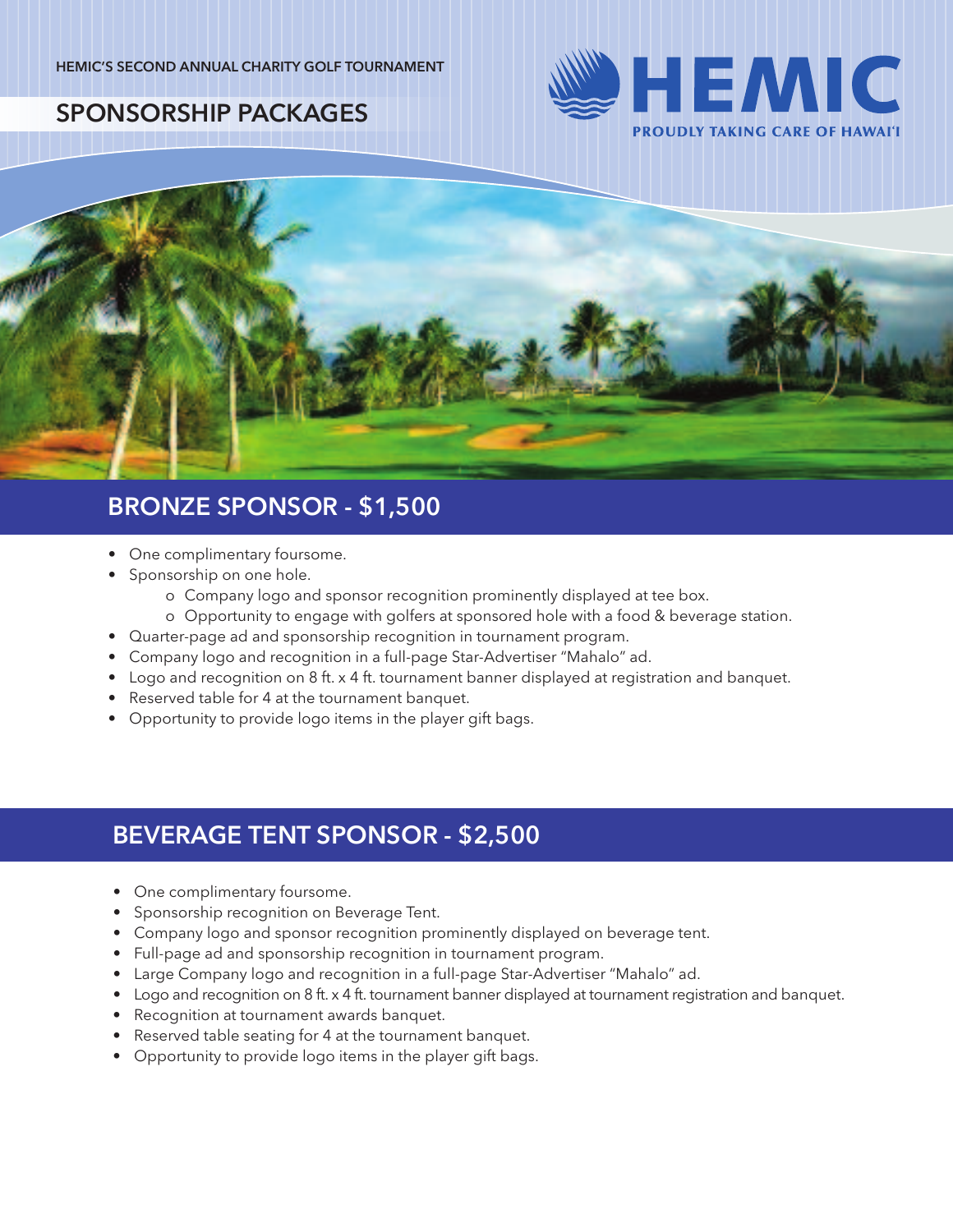



## **LUNCH SPONSOR - \$2,500**

- Signage at the clubhouse at the lunch bar.
- Opportunity to engage with golfers with a table and flyers during registration.
- Half-page ad and sponsorship recognition in tournament program.
- Company logo and recognition in a full-page Star-Advertiser "Mahalo" ad.
- Opportunity to provid logo promotional items in the player gift bags.

## **HOLE-IN-ONE SPONSOR**

- One complimentary foursome.
- Complimentary hole sponsorship on one hole.
	- o Company logo and recognition prominently displayed at tee box and green.
	- o Opportunity to engage with golfers at sponsored holes with company information and prize information next to the green.
- Recognition at tournament awards banquet.
- Half-page ad and sponsorship recognition in tournament program.
- Premium logo location and recognition in a full page Star-Advertiser "Mahalo" ad.
- Premium logo location and recognition on 8 ft. x 4 ft. tournament banner to be displayed at the tournament registration and banquet.
- VIP table for 4 at the tournament banquet.
- Opportunity to provide logo items in the player gift bags.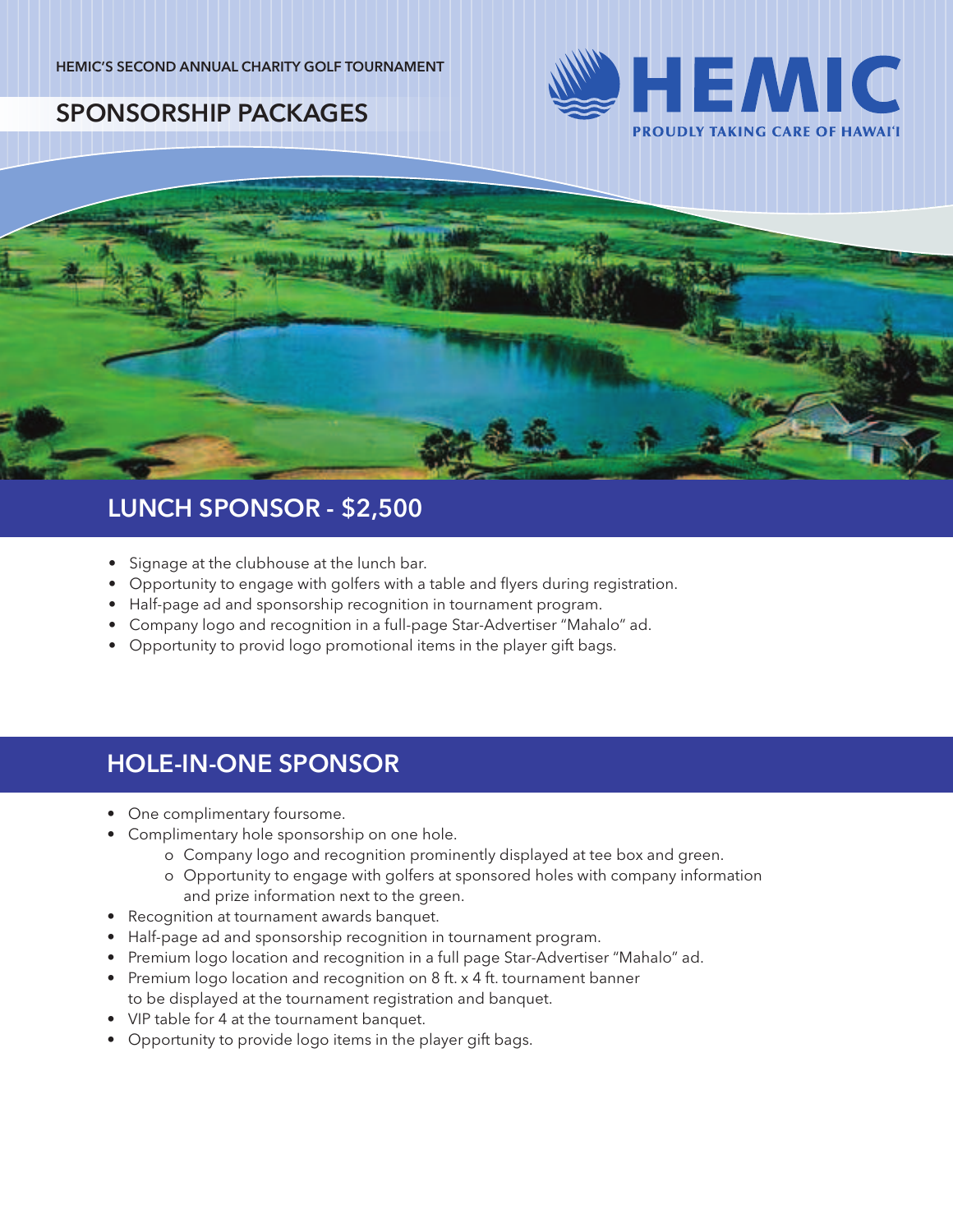



#### **CLOSEST TO THE PIN - \$1,000 SIX OPPORTUNITIES AVAILABLE**

- One complimentary foursome.
- Co-sponsorship available on holes with Bronze sponsors.
- Company logo and donor recognition displayed at tee box.
- Opportunity to provide logo promotional items in the player gift bags.
- Reserved table for 4 at the tournament dinner.

#### **LONGEST DRIVE - \$1,000 TWO OPPORTUNITIES AVAILABLE**

- One complimentary foursome.
- Co-sponsorship available on holes with Bronze sponsors.
- Company logo and donor recognition displayed at tee box.
- Opportunity to provide logo promotional items in the player gift bags.
- Reserved table for 4 at the tournament dinner.

## **MISCELLANEOUS OPPORTUNITIES**

#### **Tournament Program Ads**

\$150 for full-page 4-color ad.

\$100 for half-page 4-color ad.

- Full-page bleed measures 5.5" x 8.5", Include .25" bleed
- Full-page no bleed measures 5" x 8"
- Half-page bleed measures 5.5" x 8.5", Include .25" bleed on bottom, right and left
- Half-page no bleed measures 5" x 4"
- Ads must be provided in full color, PDF or JPG, CMYK, high resolution
- Ad deadline August 1, 2018
- Email all ad materials to Lisa Lee: llee@hemic.com

**Mulligans - \$20/each** Maximum of 2 per person

**One Putt opportunity** Coupons will be available for purchase at the tournament